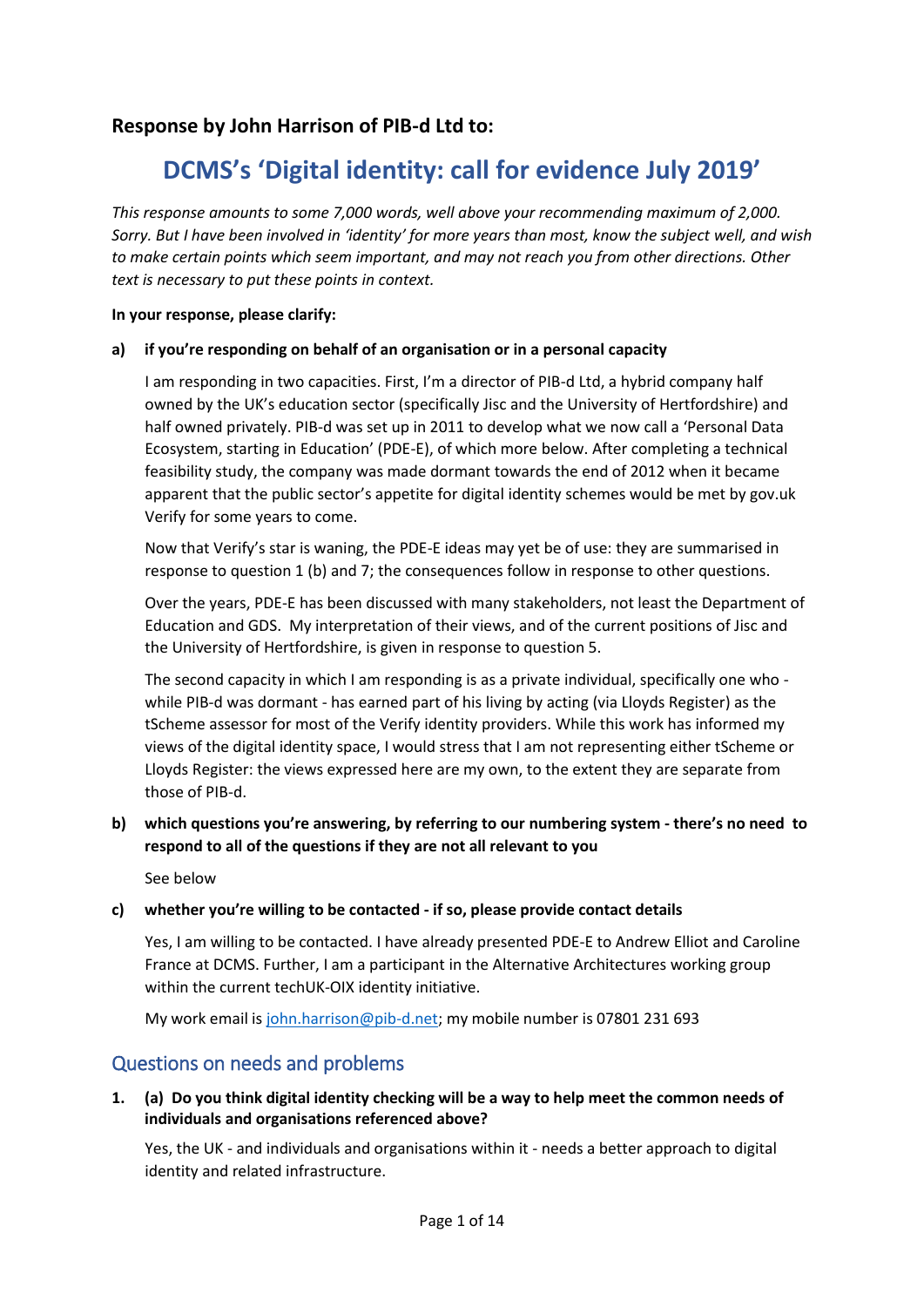However, the experience with gov.uk Verify has shown clearly that the GDS philosophy of tackling one small issue at a time, and only then considering subsequent issues, does **NOT** work. Rather there is a need first to develop a clear shared vision of the mature infrastructure, so that each incremental step takes us in the correct direction.

Thus this response advocates one such vision: a general purpose infrastructure for user control of trustworthy personal data, including (but not limited to) identity and money.

#### **1. (b) What other ideas or options would help?**

There is, in fact, no shortage of information about digital identities. Banks know the identities of their customers and employees, as do learning providers, healthcare providers, local authorities etc. Where they differ is in the level of assurance achieved: banks undertake detailed diligence, and so achieve a reasonably high level; others often do less, according to their needs.

Thus the most efficient way to fix the 'identity' problem is not to create a market of standalone identity providers, Verify-style, but rather to enable individuals to take trustworthy personal data, including (but not limited to) identity attributes, from the organisations they already deal with, aggregate it when necessary, and show the result to others.

This is the idea of a Personal Data Service, sometimes known as an e-wallet or 'self-sovereign' or 'decentralised' identity. Defined formally, a PDS is a point in the network used by the individual to: (i) link to many different counterparties, both organisation and other individuals; and (ii) control the sharing of trusted personal data to and between them. Such data may include: authentication data (i.e. the results of the username-password process, or better); identity data; and other attributes (e.g. preferences, qualifications, prescriptions, authorizations etc).

Further:

- There's an open question as to whether a PDS should reside purely on an individual's personal device, or be provided as a service by an organisation: the answer is likely to require an online component, probably provided by an organisation, so as to make possible transactions – such as checking that a delegation is still valid – which do not need the individual's active participation; direct debits provide a useful parallel here.
- Assuming that organisations PDS providers are involved, there's a need for a managed market (or ecosystem) of such providers, so that individuals have choice. We call such a managed market a Personal Data Ecosystem (PDE), and still believe that it is likely to flourish first in the Education sector (whence PDE-E), using a Portable Personal Achievement Record as the flagship application.
- Choice between PDS providers implies the need for easy account portability. And there's also a need for PDS account inter-operability, so that one individual can set up a relationship with, and show personal data to, another. In fact, account interoperability is essential, since (i) it is necessary for delegation-type transactions; and (ii) it will enable an individual to maintain person-person relationships beyond the context - say a university or FE college or school - in which they were first established, so strengthening the motivation to maintain a PDS first acquired within that context.
- In a Personal Data Ecosystem, specialist Verify-style 'identity providers (IdPs)' are only required when the level of identity assurance available from conventional service providers (e.g. a bank, or employer, or learning provider) is insufficient to meet the needs of a new counterparty. For example, Verify currently delivers a maximum level of assurance (LOA) of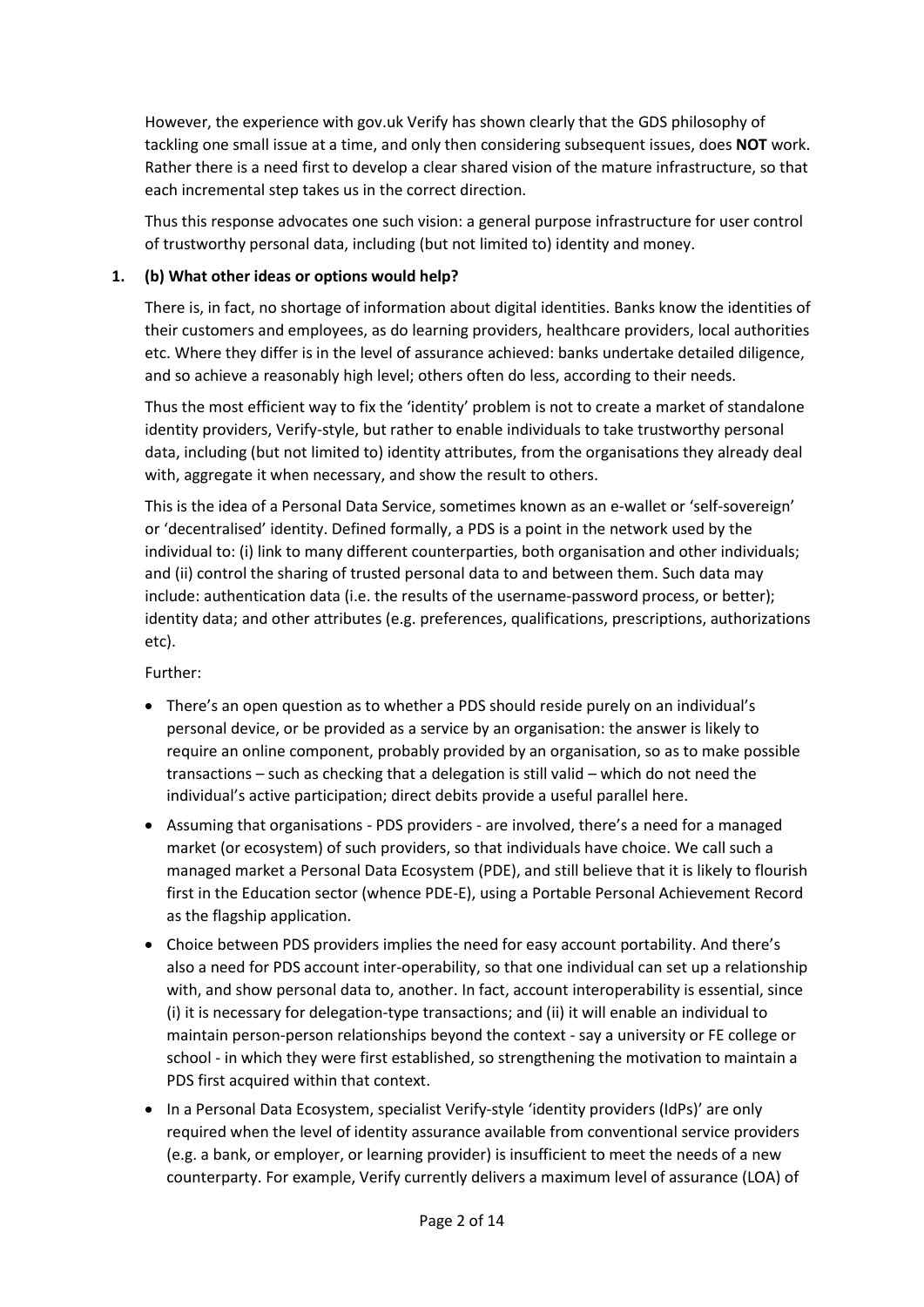2. And yet the Land Registry needs LOA3 for high-value property purchases. An individual using a PDS able to 'deliver' LOA2, based on existing relationships, could contact a specialist IdP to uplift their identity to LOA3, based perhaps on a face-to-face interview.

- Because individual choice is provided at the PDS level, it seems likely that there would only be a need for one or two specialist IdPs, allowing useful economies of scale compared to the 5 active currently within Verify. Further, such IdPs could be selected through conventional procurement, and easily replaced at contract expiry, avoiding the need to resort to the peculiar procurement methods used for Verify.
- **2. What are the economic or social benefits or costs from developing a digital identity system in the UK which meets these needs? Can you provide examples?**

My response to this question is split into three: benefits seen by society; by individuals; and by organisations.

#### *Benefits seen by the whole of society*

- Provision of missing functionality, principally
	- Delegation: allowing a parent to act more easily for a child, or a carer to act for a vulnerable adult, both informally and - if required - under the formal terms of a power of attorney.
	- Secure communication: since email is not regarded as secure, organisations (such as HMRC) have to send sensitive messages to a personal mail box on their own services, and alert an individual to their presence by email; a PDE would fix this problem, providing a general purpose secure comms system.
	- Attribute exchange: A system focused narrowly on 'identity' does little to help the individual convey other trustworthy information (generally called 'attributes' or - by the Americans - 'claims') between counterparties. Examples include counterparty-specific identifiers (such as NINO, NHS number, email address), a white-list DBS attribute, medical prescriptions, delegated authorizations ("keys") to enter physical or digital properties, etc. A PDE would fix this issue, being a general purpose infrastructure for user-control of attributes, defined broadly to include 'identity'.

#### *Benefits seen by individuals*

- Lower switching costs, as individuals: (i) do not have to register, and sign-on, separately for every service; and (ii) can aggregate records from, or transfer records between, such services more easily. As a result, we may see : (i) a reduction in the tendency of the web to create and sustain near monopolies - such as Amazon and Facebook - leading to healthier competition between smaller players; and (ii) individuals using one or more PDSs to maintain their own trustworthy records - in health, dentistry, education, etc - and giving professionals access, rather than vice-versa. Note that account portability *between PDS providers* will be designed in from the start.
- Privacy. There are some transactions where, using present systems, individuals are obliged to disclose more personal information than is strictly necessary, e.g. disclosing full name, and date-of-birth when: (i) buying a drink (only a photo, and a statement that age is above the threshold, should be required); (ii) visiting a STI clinic (only an attribute evidencing entitlement to NHS care should be required); and (iii) ordering goods online.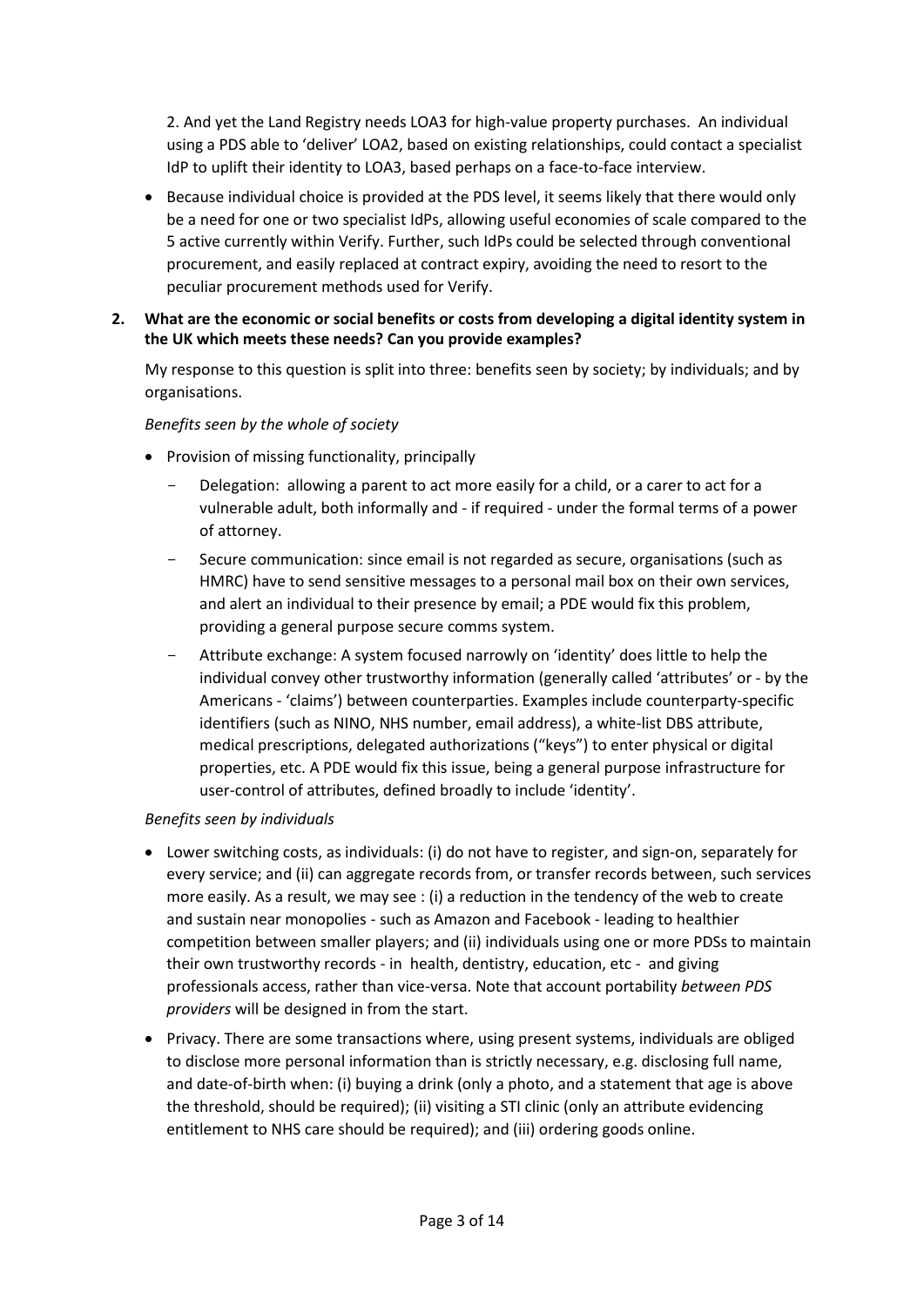- Enhanced convenience, as individuals no longer have to manage as so many different usernames and passwords, relying instead on just one (or a small number) of PDS providers as a channel to interact with many different counterparties.
- Enhanced security, as individuals rely upon a much smaller number of online accounts, and therefore value each more highly, monitor each more closely, and are willing to implement stronger security measures.

#### *Benefits seen by organisations*

- Lower operating costs. A PDE can be seen as the result of convergence between payment and certain elements of 'enterprise IT' systems. Once the costs of change have been absorbed, overall operating costs should fall as organisations incur a single invoice for a service combining user authentication, user identification, and payment.
- Reduced fraud. At present, we make conventional electronic payments to bank account numbers; the name of the individual or organisation associated with the account number is secondary. This allows fraudsters an opportunity to con individuals into sending payments to their own accounts. A PDE would allow payments to be made directly to a payee, with an appropriately assured identity, so reducing the potential for fraud. It is then for the payee to determine into which bank account the money is eventually payed. Paypal (before it gained some bank-like characteristics) began to show how this might work; while Circle shows that it's possible to disassociate payment card and bank account.
- Compliance with GDPR. A PDE would empower individuals to be their own data controllers, and so would simplify the burden faced by organisations in ensuring compliance with GDPR. The Information Commissioner's Office is aware of this potential, and is generally supportive of PDE-E type schemes.

#### **3. What are the costs and burdens of current identity verification processes?**

No answer here. The current costs and burdens are the mirror image of the benefits described above; and it is a difficult task to try and quantify them accurately. Ctrl-Shift (see their website, or speak to Liz Brandt) – and others – have tried, and generally arrive at figures in the billions. That said, an exercise to quantify the potential effects of a PDE on reducing payment fraud would be timely.

#### **4. How should we ensure inclusion, especially for individuals with thin files?**

Many of the individuals with 'thin files' are young people, who have not yet built up a sufficient credit history, and/ or may not have acquired a passport or driving licence. This issue can be mitigated by enabling them to use data from their educational career as a contribution towards identity proofing. Not coincidentally, PIB-d's PDE-E proposal starts in education, with a Portable Personal Achievement Record as the flagship application.

We plan, in the early days, to run pilots in a secondary school (from age 11 or so), an FE college and a university. Eventually, babies may acquire a PDS - with control exercised by their parents / guardian - and use it to maintain a link to their birth certificate.

Adults who are not well established in society may also often suffer from the 'thin-file' issue, perhaps because they are recent immigrants or homeless. In these cases, the likely solution is for a trusted public sector entity - respectively the Home Office and local authorities - to vouch for them electronically, providing identity data that can then be shown to others via a PDS. Verify's planned Etive project was a step in this direction, but now is unlikely to happen - in part, I suspect, because of a poor fit with Verify's underlying architecture.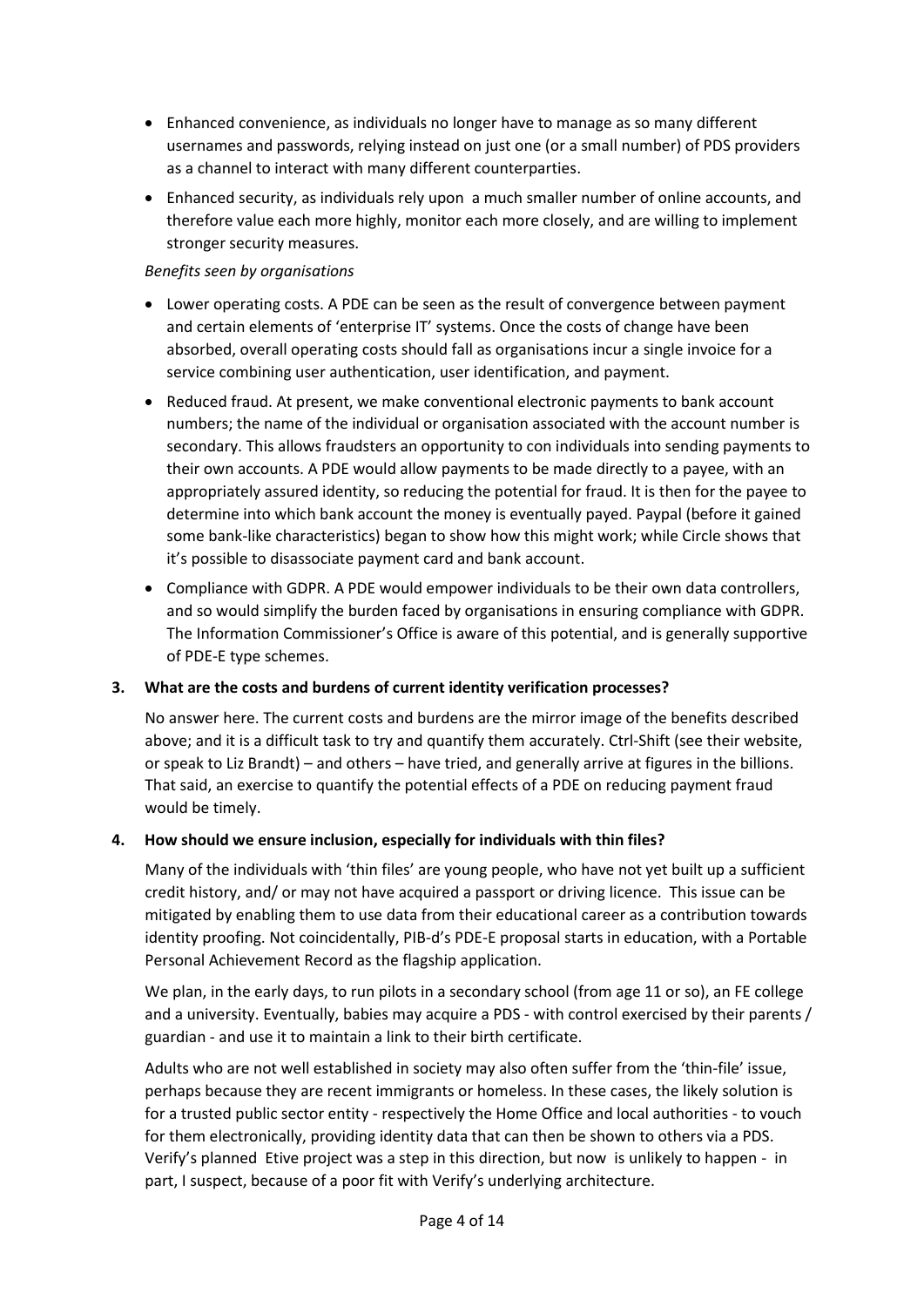Finally, there's a risk that less able individuals - whether the young, the old, or the handicapped - might be excluded from using a PDS because of a complex user interface. The solution is first to ensure that the UI is as intuitive as possible, relying extensively on pre-set defaults; and second to ensure an effective delegation mechanism, so that a carer (or someone with power of attorney) can manage a PDS on behalf of another.

#### **5. What currently prevents organisations from meeting the needs stated above?**

The technology required for a PDE can be, and is being, built; and many stakeholders in the private and education sectors support the approach. But implementation is not possible until key public sector stakeholders also lend their support – which is a big ask given the levels of risk aversion in government departments. In more detail:

- a number of leading computer science, information security, and educational technology academics are supportive: I might mention here Anthony Finkelstein (CSA for National Security); Jon Crowcroft (Cambridge); Rose Luckin (UCL); and Chris Hankin (Imperial).
- the University of Hertfordshire remains interested in leading local pilots, working with associated FE colleges and secondary schools, *provided* such pilots are seen to have the potential to roll out at national scale, i.e. they need support from central government.
- $\bullet$  Jisc's chief exec comments and I paraphrase that: (i) the universities, and education sector generally, will only adopt PDE-E once it is mandated (or at least strongly recommended) by government; and that (ii) the scheme can only succeed if it offers proof of identity, as well as a portable personal achievement record, at an early stage.
- Private sector companies generally accept the logic behind PDE-E, and are willing to back the scheme - either as PDS hosts, service providers, software providers or investors - provided that there is sufficient evidence of coherent support from government.
- Senior individuals at OIX and tScheme are also aware of the proposal and are generally supportive
- Early conversations with the Open Banking community indicate that a PDE could provide the business model and route to scale which that scheme currently lacks; but further discussion is needed.
- Two government departments are relevant, in addition to DCMS, assuming that the infrastructure is first piloted in education.
	- The Department for Education is aware of PDE-E, and its potential benefits for the sector. Also it controls the Learning Records Service - which could act as a useful data funnel, and give local pilots the necessary national dimension. But DfE realises that the project amounts to new national infrastructure, and so defers to (i) Cabinet Office/ GDS, which is meant to lead in this area; and (ii) the cross-departmental Data Advisory Board, as chaired by John Manzoni.
	- Cabinet Office / GDS has been aware of PDE-E since well before 2016, but has chosen consistently to ignore the proposal and persist with Verify, despite that scheme not being fit for purpose. The result is the waste of (guess) £150 million by now. Had a fraction of that sum been devoted to PDE-E . . .

#### **6. Where do you see opportunities for a reusable digital identity to add value to services? Could you provide examples?**

See answers above.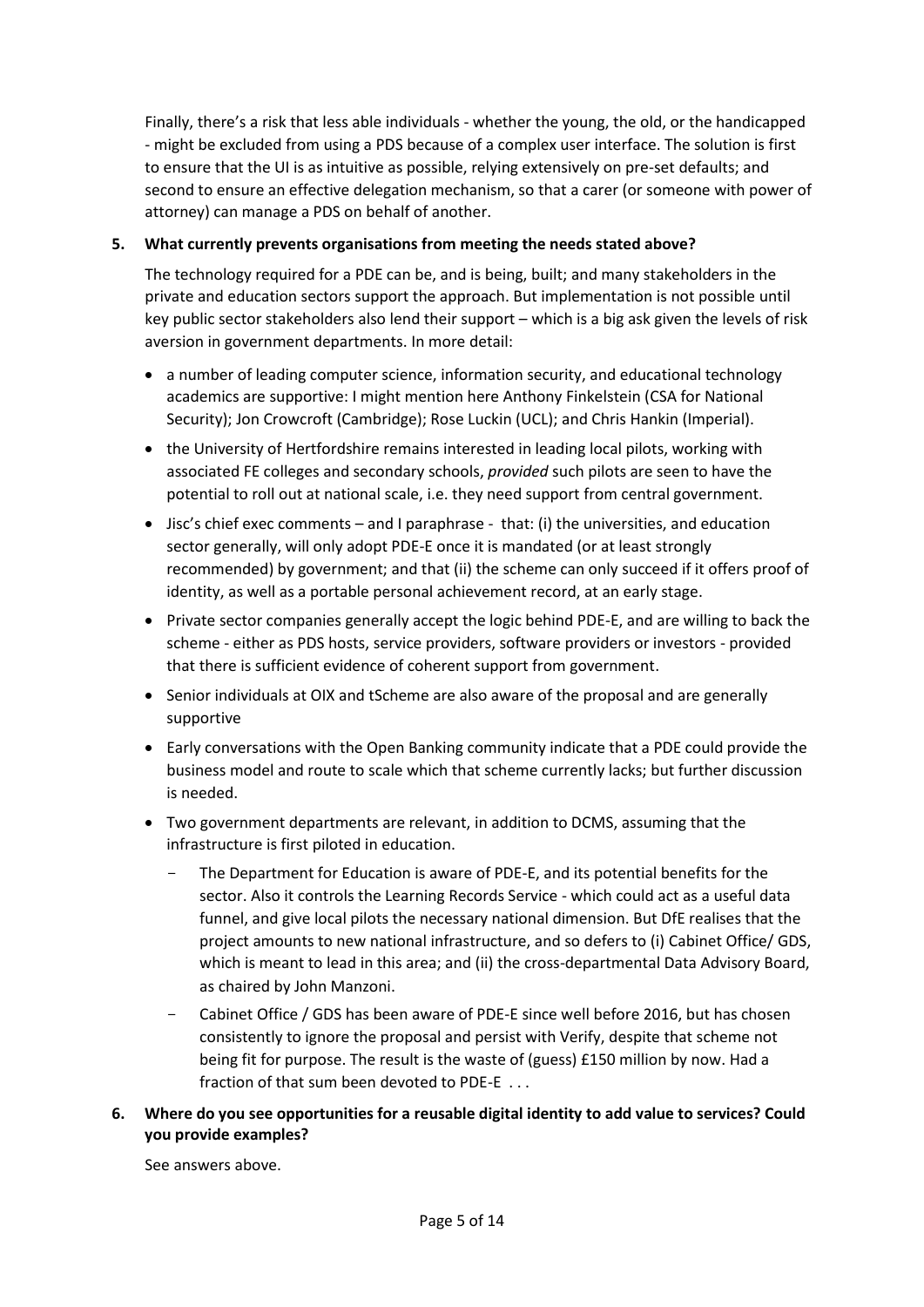# Questions on criteria for trust

#### **7. (i) What are the building blocks essential to creating this trust?**

The 7 roles I believe to be necessary in a PDE are shown in the graphic below, which has been simplified to show just three PDS providers and two sectors of the economy. Each role is described in the following text.

- a) Personal Data Services providers (PDS) compete to act as the agent of an individual. Initial PDS providers will be new starts, or big-tech companies (such as Microsoft), or evolutions of the gov.uk Verify identity providers. Subsequently, established consumer brands – especially banks & mobile network operators – may enter the market.
- b) Service Providers (SPs) provide, as the name suggests, services to individuals, and may be from any sector, such as: education, healthcare, local government, national government, banking, insurance, social networking, commerce, etc. Note that service providers may also be either:
	- record aggregators, such as credit bureau, or governmentorganised repositories of education or health records; or
	- specialist attribute verifiers, whose business is to verify personal information recorded by service providers who cannot do so themselves; the first examples are likely to be evolutions of the 'identity providers' active within schemes such as gov.uk Verify or the Dutch Idensys.



c) A Service Provider Acquirer (SPA)

acts as a service provider's single point of contact to the ecosystem. The more cohesive sectors may – as shown for Sector A - choose to provide the function 'in-house'; in others – as shown for Sector B – SPAs may compete for custom.

- d) Characterising Authorities (ChAs) give identity /role certificates (such as 'university', or' school') to service providers. These serve two purposes: (i) they enable relying parties (say an employer) to check that attributes released by an individual (say qualifications) were issued by an organisation entitled to do so; and (ii) they assist an individual to select the right profile of attributes for release to a SP. ChAs often already exist, but in an offline form, e.g. DfE holds the national list of recognised universities.
- e) Decision Support Services (DSS) exist to help individuals choose between competing suppliers in certain sectors, e.g. UCAS for Higher Education, Confused.com for insurance, etc.
- f) The eXtensible Circle of Trust (XCOT) is roughly analogous to VISA for credit cards: it will own the industry co-brand, set standards, maintain a reference code-base, and arrange for the sharing of fees and liabilities between SPAs and brokers. The XCOT is likely to be a charity or a community-interest-company. Some in OIX call XCOT 'a competent authority'.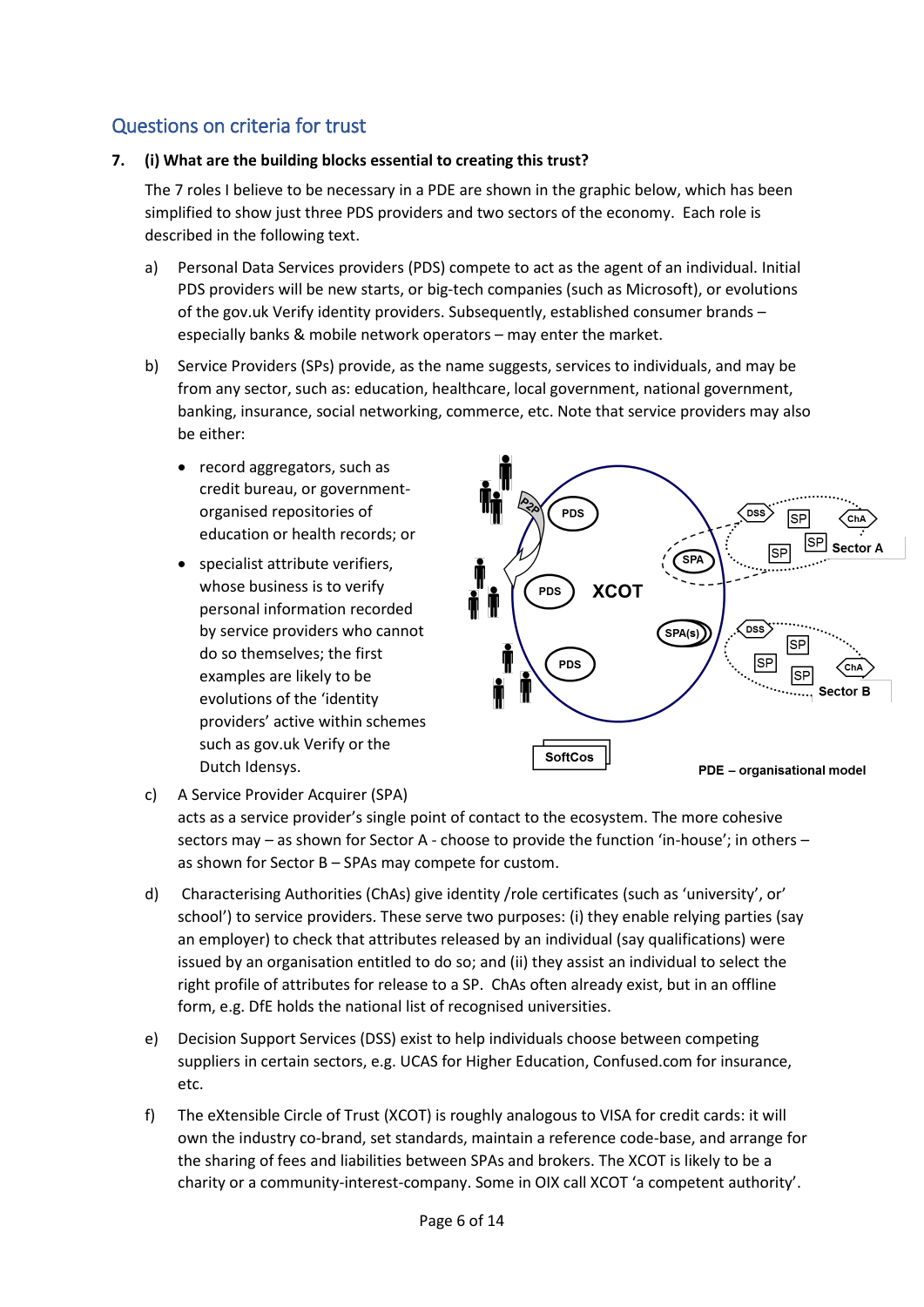g) Software companies will compete to serve actors in the industry: Evernym is one example, promotes the phrase 'Self-Sovereign Identity', and advocates - as anyone must - a standards-based approach. Many other companies - including Microsoft - are also involved, working under the banner of the engineering-focused Decentralised Identity Foundation (DIF[, https://identity.foundation/\)](https://identity.foundation/).

As well as the organisational model above, which seems almost inevitable, there's a need for coherent funding and business models, and a route to critical mass. So far neither Evernym nor DIF has said much about these matters; but the PDE-E ideas, summarised in this document (specifically in response to questions 7 and 16), are accepted by many as coherent.

#### **7 (b) How should the environment be created to enable this trust ?**

Creating a PDE infrastructure - which must work across both public and private sectors - is difficult. Government working alone cannot manage the task, in part because it is not fully trusted as a guardian of an individual's data, but mainly because it has no business in creating systems for individual < > individual and individual < > private-sector-entity relationships. Similarly, no single private sector entity would ever be trusted to create the infrastructure, with the word Facebook being sufficient explanation.

Thus the right approach is probably to entrust the job to a non-profit public-interest entity, i.e. what is referred to as the XCOT in the text above. However, a non-profit is only likely to be able to raise the significant funding required by means of a grant from the government, making it - in effect - an extension of government. This seems undesirable, both for the reasons set out in the paragraph above and because it is too close to being a replica of the Verify funding model.

An alternative is for the XCOT to enter into a concession agreement with a special purpose development company (Devco), such that:

- Soon after or in the run up to signing the concession agreement, Devco would issue a public call for investment from potential PDS providers and social investment funds.
- With funding secured, Devco would working in close collaboration with the XCOT procure or develop the software components required by pilot participants, run the pilots, and operate the required clearing house for fees (see the response to Q16 for a discussion about business models.)
- Devco would also act as the initial Service Provider Acquirer (SPA) for the pilots.
- As the infrastructure develops Devco would lead sales and marketing to recruit new service providers, but would - when requested - cede this role to specialist SPAs set up for purpose by different parts of the public sector, i.e. health, education, local government, central government etc.
- In return for funding the development work (and indeed as a necessity for justifying the necessary investment) Devco would - under the terms of the Concession Agreement - have two privileges:
	- (i) Devco would have sole rights to the SPA role for the commercial sector, until such time as its dominance of the role becomes a matter of concern to the Competition & Markets Authority. (Note that, initially, competition is between PDE and the old approach; competition between SPAs will only become important once PDE is clearly en route to ubiquity).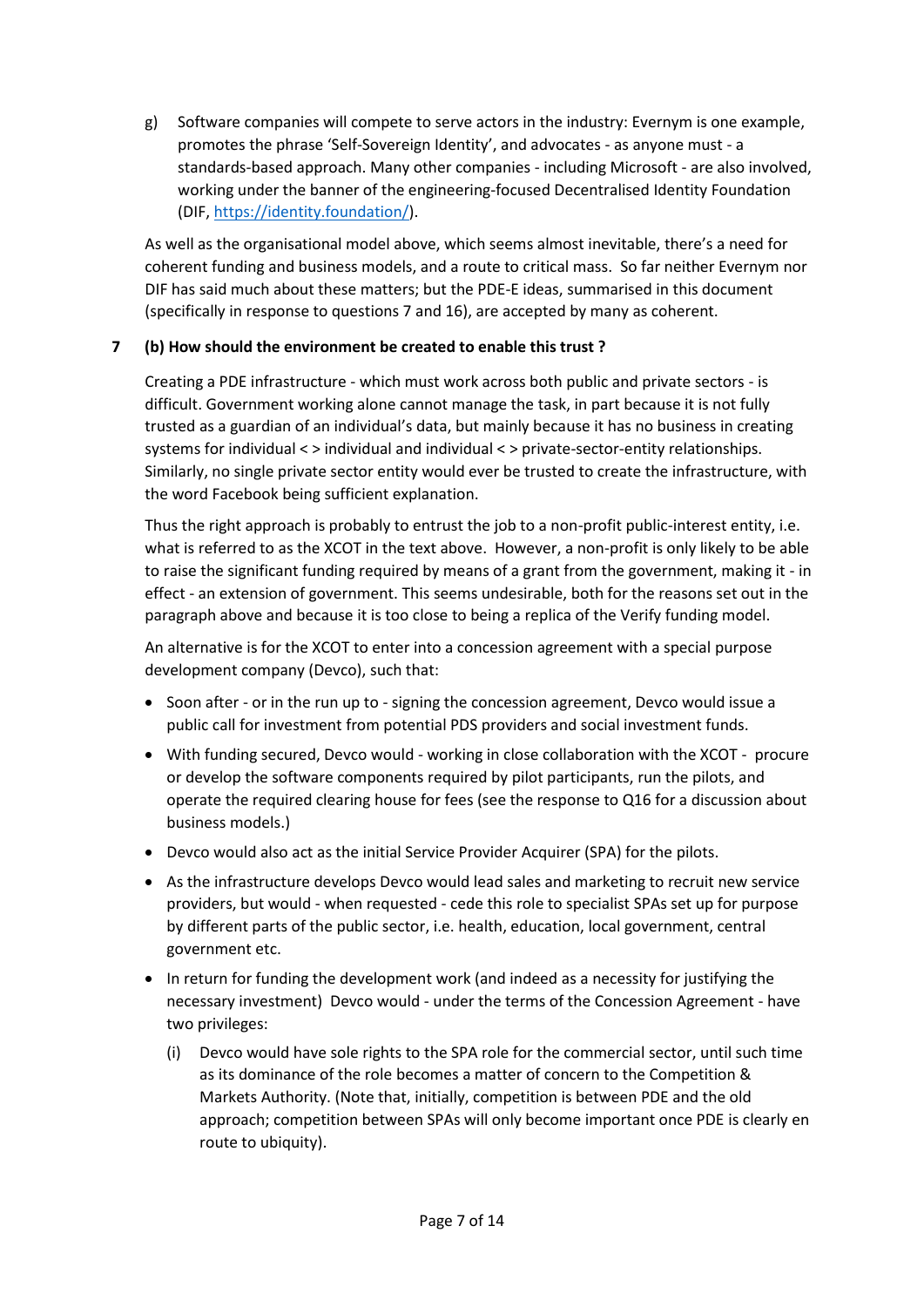(ii) Devco would also have the right to charge new PDS providers for late entry into the ecosystem, given that (i) Devco, and its PDS provider shareholders, will have borne the cost and risk of setting up the ecosystem; and (ii) late entrants are likely to be large companies (banks, mobile network operators) who were too risk averse to participate in the initial pilots, but - once they enter - have brands strong enough to dominate the market, and wipe-out the initial (and probably small) PDS providers.

Note that the privileges above can be said to be fair because all potential PDS providers were offered the chance to invest in Devco at the outset.

Note also that the XCOT could, conceivably, enter into concession agreements with more than one Devco, so allowing independent pilots to be run in competition, before - eventually selecting a winner. But (i) much of the private sector recognises that - at this stage - the necessary competition is not between different provider groups, but rather between the new approach and the status quo; and (ii) it would be odd to start building new trust infrastructure by using - as a first step, and without permission - the business and funding approach proposed by PIB-d; that said, the absence of hard IPR would make it difficult for PIB-d to pursue the matter at law.

#### **7 (c) For example, what is the role of open standards (identity, technical, operational, business implementation, design requirements for consumer privacy and protection) ?**

Evidently, a PDE can only function if all the participants adopt common standards for technology, operations, privacy protection etc. The standards will be developed by the Devco, and owned by the non-profit governance body, the XCOT. In payment systems, the role of standards owner is fulfilled by Visa and MasterCard - who were originally owned by the participating banks as non-profit entities, but are now fully commercial.

Whether the standards for a PDE need, in fact, to be fully 'open' is uncertain: the ecosystem itself will only be open to organisations who sign-up and obey the rules, and so the availability of the standards could be limited to such members. Indeed, restricting access to documents may help promote the growth of PDE across borders, since other countries would probably then need to cooperate closely with the UK as pioneer. On the other hand, openness helps creates trust, which is a necessary ingredient . . . .

#### **8. How does assurance and certification help build trust?**

To function, PDE needs a common brand that will be displayed by PDS providers and service providers, and will convey to users ideas of trust and interoperability. Thus the brand will serve a similar purpose to VISA or MasterCard in payment systems.

Further, some form of external inspection and certification will be necessary to ensure that participants - primarily PDS hosts and Service Providers - comply with standards to which they have signed up. In payment systems, the certification is called PCI/DSS; in Verify, tScheme was used. It should be noted that both certification schemes are internal industry matters. The trust mark for public consumption is the scheme's brand.

#### **9. How do we ensure an approach that protects the privacy of users, and is able to cover a range of technologies and respond appropriately to innovation (such as biometrics)?**

Privacy will be assured because the Devco, overseen by the XCOT, will specify the software components to respect privacy principles, as set out in GDPR. Data minimisation is one example; another would to avoid reliance on any single identifier (e.g. an ID card #), since doing so facilitates back-office data sharing between organisations, outside of an individual's control.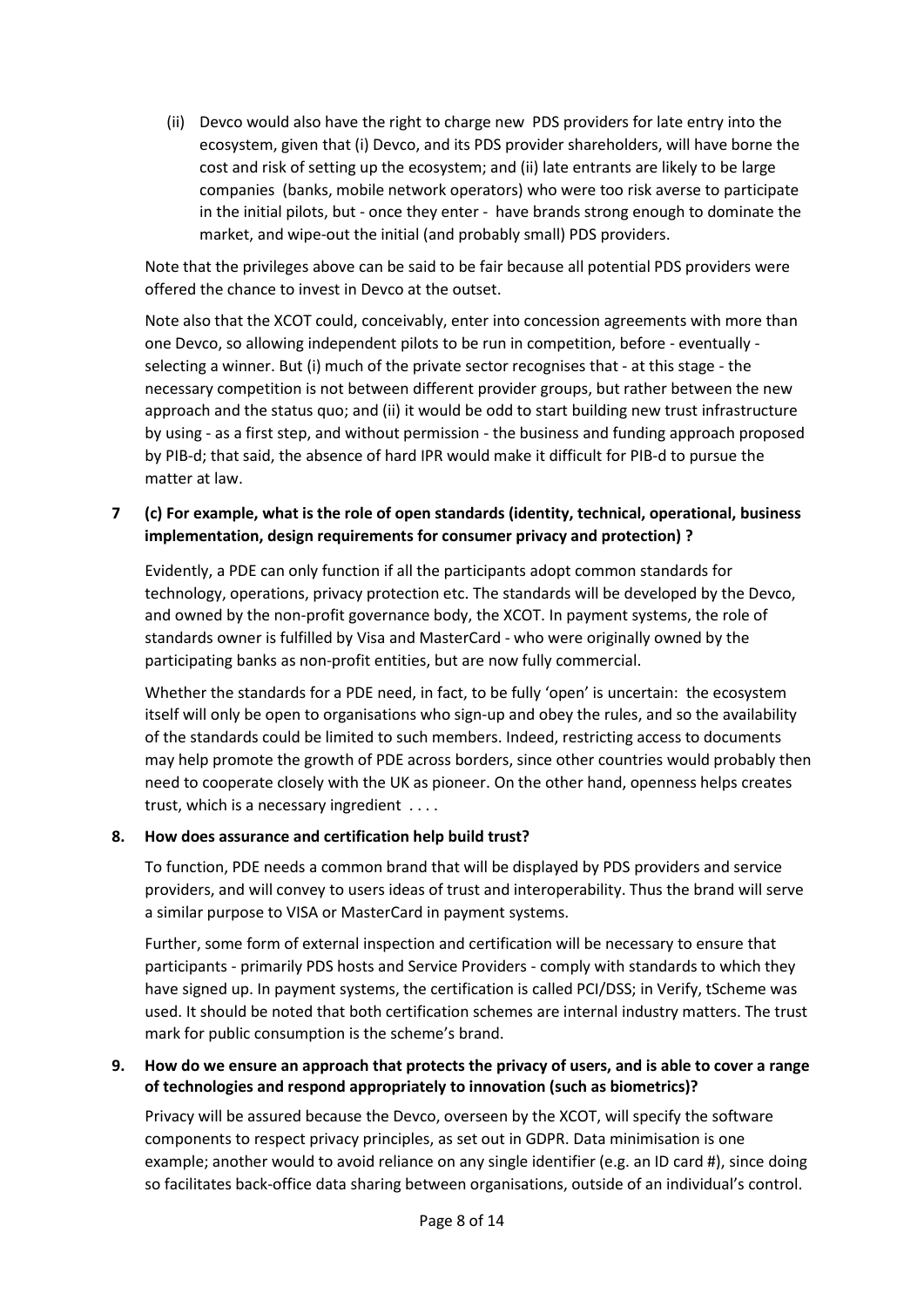Privacy protecting implementation will be the responsibility of participating organisations, and checked by external assessors - as discussed above.

The question of accommodating a 'range of technologies' is more difficult. The need for interoperability and account portability means that all participants must use substantially the same technical approach, and upgrade from one to the next in a coordinated way. The introductions of Chip & Pin, and then contactless, by the payment systems provide good examples.

#### **10. How do we ensure digital identities comply with the Human Rights Act and ensure people with protected characteristics are able to participate equally?**

Technology is only ever an enabler, not the master. The participants - the Service Providers and the PDS hosts - will not wish to escape their duty of complying with the Human Rights Act. And they, working with the XCOT, will ensure that the software components are designed accordingly, avoiding any discrimination.

That said, the participants' first priority will be to design services that appeal to the mass market, and so turn a profit; they will then be able to afford to tailor their offerings to accommodate those with protected characteristics.

#### **11. How should the roles, responsibilities and liabilities of players in the digital identity market be governed and framed to enable trust?**

See response to question 7(a) above.

#### **12. What's the best model to set the "rules of the road" to ensure creation of this trusted market?**

See response to question 7(a) above. The rules should be developed by the Devco and owned by a special purpose non-profit entity set up for the purpose and independent of government. PIB-d has always called this entity the 'eXtensible Circle of Trust', or XCOT; while discussion within techUK and OIX currently refers to a 'Competent Authority'. But these names are only provisional: given that branding will be important, the entity should be expected to develop its own public image, working closely with the Devco.

#### **13. Who do you think should be involved in setting these rules?**

If the argument for the ecosystem to be governed by a public-interest non-profit is accepted, then this question becomes - in effect - ''Who should run the non-profit?".

But first, it should be understood that - while nominally independent of each other - the fates of the non-profit and the Devco are linked: if the scheme fails, it is unlikely that either entity will be invited to 'have another go'.

To maximise the chances of success, the board of the XCOT should comprise individuals who (i) primarily represent current and future participants in the ecosystem, particularly large service providers (e.g. the NHS, education, DWP, private sector) and the general public; but also (ii) have a fair understanding of the business and technical complexities that must be tackled by the Devco. The ICO might also be persuaded to provide support. Ideally the XCOT should be lightweight, at least initially, having perhaps just a single paid chair, two or three competent staff, and relying on secondees for board membership

The Devco, for its part, need to be highly competent at specifying and delivering complex multiparty systems. It should be technically neutral, choosing the best technologies for its purpose,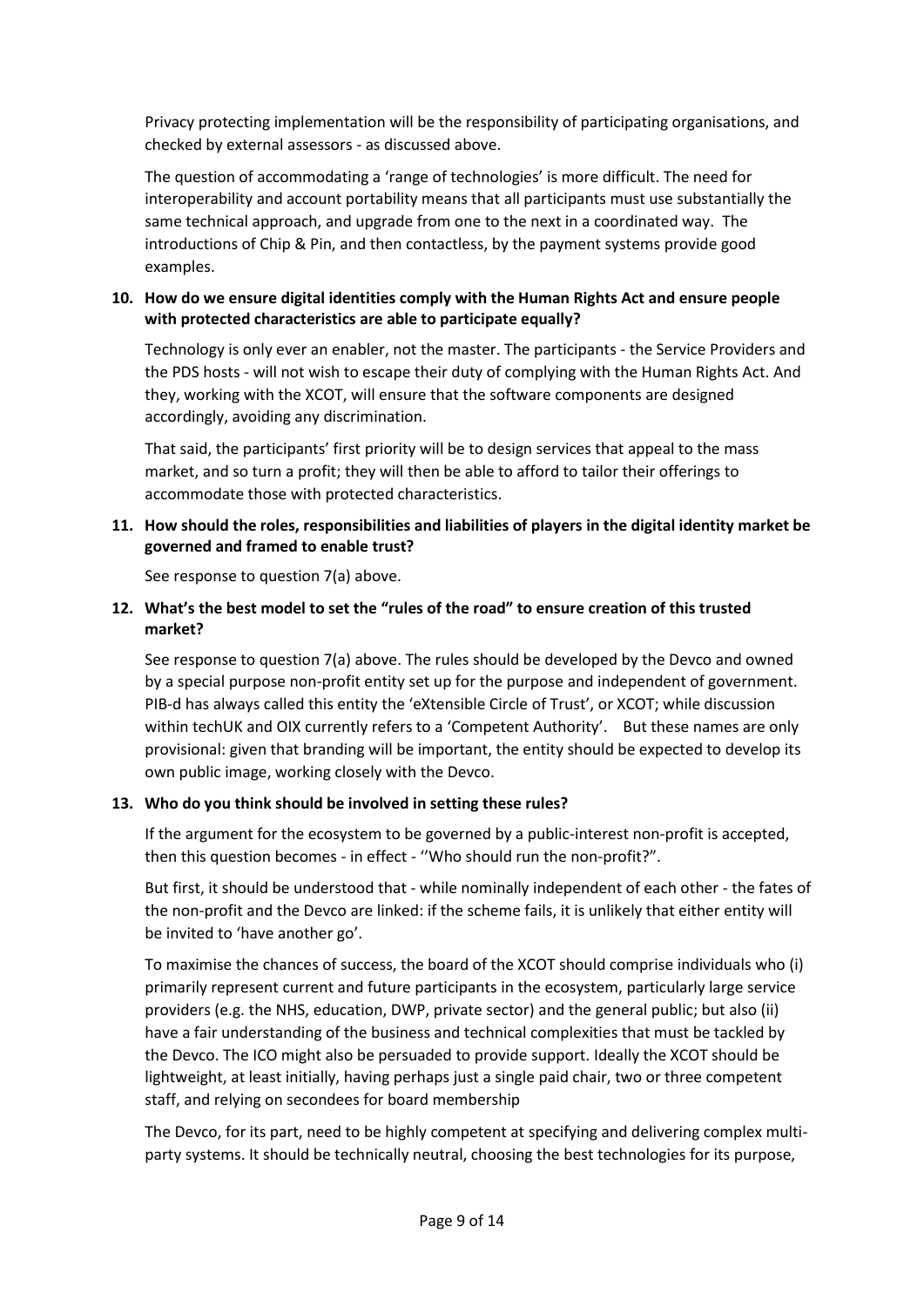and only creating new software where necessary. Given its hybrid public interest/ commercial mission, it should have no difficulty in recruiting competent and motivated staff.

## Questions on the role of the government

#### **14. Do you think government should make government documents and/or their associated attributes available in a digital form, which could be used to help assure identity?**

In time, digital government documents are necessary and inevitable. But the UK should be in no hurry. The first requirement is to develop and prove infrastructure - what is called here a Personal Data Ecosystem (PDE) - to enable individuals to receive, store, and then show trusted personal data to others.

Further, it makes sense to start with relatively low risk documents, such as qualifications, which lie in the middle ground between public and private. Only when the infrastructure is proven does it make sense to add higher-risk documents, such as passport and driving licence.

Note that:

- the infrastructure should be able to handle 'dynamic data', given that certain attributes can change over time. An example would be a DBS 'white list' attribute.
- $\bullet$  in time, we may well get to the point where the online 'identity' is regarded as the most secure, such that a physical passport or driving licence are regarded simply as ephemeral versions, to be used only in contexts which cannot yet accept online transactions; in fact, the potential to reach this state is a good test of the correctness of next stage system design.

#### **15. i) For what purposes should government seek to further open up the validity checking of government-issued documents such as passports? ii) How should this be governed to ensure protection and citizen control of data? iii) What should the cost model be?**

Validity checking of documents - via DCS - plays a significant part in gov.uk Verify. The process could be opened up so that any service provider - say airlines or banks - could check document validity directly. In a sense, this would be the democratic and fair thing to do.

But there is a drawback. If any service provider can request checks of documents, the incentive for such service providers to integrate with identity-related infrastructure (whether gov.uk Verify or a PDE) is reduced; and the promised benefits for individuals - in terms of greater convenience and data control - would be jeopardised. In my view, then, access to validity checking services, such as DCS, should be limited to intermediaries who propose a 'check once, use many times' approach AND are subject to suitable external governance.

Re cost model, and if the restrictions above are accepted, then the volume of validity check requests received by government should be - in relative terms - quite low. The associated costs should be subsumed within the application fees paid by individuals for the original documents; indeed, it would seem bizarre for government to charge for the issue of supposedly secure documents - such as a passport or driving licence - and then charge extra to say whether any given document is actually valid.

#### **16. (i) For what purposes should government seek to further open up the attributes (such as age of citizens) that it holds for verification?**

See responses above. Generally, and with some limited exceptions (of which more below), citizens will wish to control positive data about themselves, such as qualifications, but not negative data, such as criminal records. Looking at particular cases: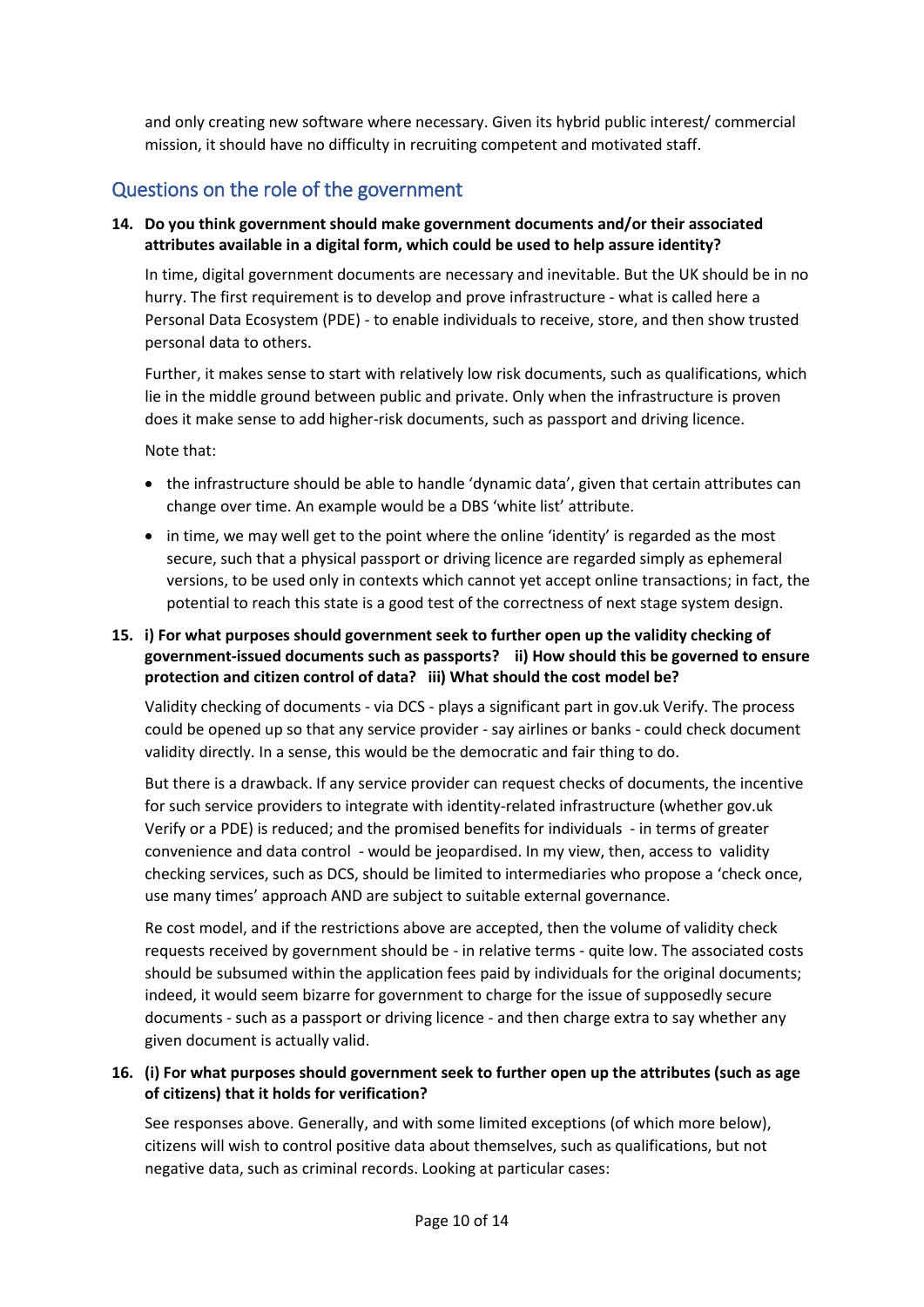- Proof of age is required for age-restricted purchases (alcohol, 'adult' entertainment, etc.) Generally, the need is not to present date-of-birth (which would breach the data minimisation principle), but rather have a trusted entity (such as a PDS provider) state that the individual's age is over (or sometimes under) a certain threshold.
- Qualification records. Currently the Department for Education runs the Learning Records Service, a burgeoning database of qualifications (largely from secondary and FE awarding bodies) which serves no significant purpose, to which citizens have no online access, and which is not compliant with the spirit (if not the letter) of GDPR. Learners could usefully be given access, working through a PDS, so that they combine data from LRS with achievement records from other sources (universities, MOOCS, professional bodies) and use the result when making transitions, either between learning providers or from education into employment.
- Disclosure & Barring Service (DBS) data. For some time now, the DBS has been in the process of morphing from a blacklisting service (this person is not suitable) to a whitelist service (this person is suitable). A white list entry is - in effect - a qualification, and could usefully be included within a trusted CV that an individual might show when applying for a job.
- Driving licence. DVLA already offers (I think) a service allowing drivers to share driving licence details online. In time this could be integrated within a PDS infrastructure.
- Prescriptions, health records, dental records. The scope for user control of data in health is broad, starting perhaps with prescriptions - where the currents system allows a GP to direct a 'scrip to a pharmacy of the individual's choice, but does not allow the individual to change their mind, choosing a different pharmacy once they have left the GP's surgery. Later on, there is potential for control - by patients who so wish - of their own health records, giving a new GP access, rather than having to wait for the cumbersome process of record transfer between GPs' back offices. There is similar potential in dentistry.
- Vouchers. While the political appetite for such schemes remains uncertain, there is scope for user-control-of-data infrastructure to be used to give individuals secure online vouchers which they can later exchange for services. Possible applications include early years' childcare, 'positive' activities for teenagers (such as NCS), etc.
- Money. There is no technical reason why an individual should not use their PDS for making low value payments, taking advantage of the functionality now offered by the Open-Banking; indeed, converging 'identity' and payment infrastructure will save cost, and contribute significantly to the overall business case for a PDE.

#### **16 (ii) How should this be governed to ensure protection and citizen control of data?**

See response to question 6, 7 etc above.

#### **16 (iii) What should the cost model be?**

Anyone familiar with the payments industry, or gov.uk Verify, will recognise the four cornered organisational structure shown in the figure above. The proposed business / cost model is a hybrid of the approaches used by the two schemes. Service providers will pay a per-capita periodic relationship fee to the infrastructure (via their SPA) in return for three services:

• a secure online relationship with an individual and the (automatic) update of whatever attributes (including identity) the individual has agreed to release to the SP.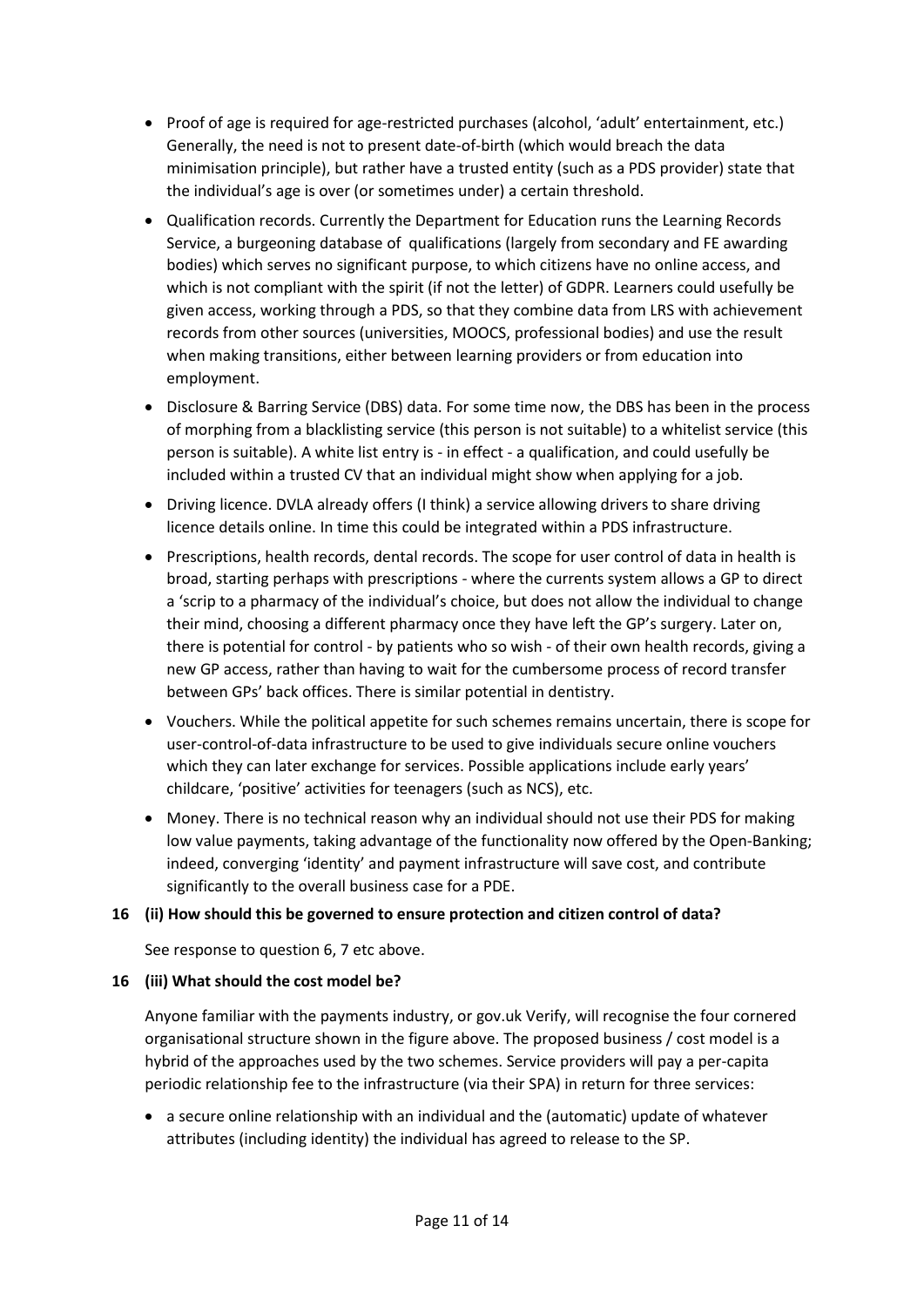- payments, up to a certain value since service providers will, ultimately, object to funding two separate infrastructures, one for user control of trusted data, and the second for usercontrol of money; and
- if the service provider does not already have a relationship with the individual, the chance to enter into such a relationship: this is permissioned or reverse marketing; part of the fee paid by the SP will be retained by the DSS (see answer to question 7i above), and part will be passed to the PDE infrastructure.

#### **17. What's the role of legislation and statutory regulation to grow and enforce a secure, privacycentric and trusted digital identity market?**

Legislation could usefully:

- require service providers, across public and private sectors, to recognise that individuals have rights to the use of their own data, and work towards releasing such data to them via infrastructure that allows such data to be shown - by the individual - to others without alteration, so engendering trust.
- allow service providers to levy additional charges for such release of data \*\*only\*\* when the preparation of the data in question is the substance of the SP's service, rather than being incidental to it, e.g.
	- a dentist would not be able to charge for dental records, since the main service is dentistry not records; and
	- a bank would not be able to charge for return of identity data to the individual, since the main business is provision of banking services, rather than proof of identity; but
	- a specialist identity provider would be able to charge for identity data, since providing such data is its main business.

Such legislation, if implemented as the new infrastructure is proven, would rapidly make it uneconomic for banks (and other SPs) to carry out identity checks themselves, obliging them instead to make use of external identity sources, probably via a PDE - which would call on specialist identity providers when necessary. The individual would benefit from greater convenience, privacy etc.

#### **18. What legislation and guidance requires updating to enable greater use of digital identities?**

Two pieces of legislation come to mind: Midata and RIPA.

#### **(i) Midata**

Back in 2012-ish, the department for Business, Innovation and Skills (BIS, as was) ran the Midata programme, designed to ensure that commercial service providers returned personal data to individuals in useable electronic form. Legislation was put in place to allow ministers to compel compliance, but has never been used, since the target sectors - energy, banking, and mobile complied voluntarily.

Midata was a fair first step. But there is a need to go further (although some of the necessary ground may have been covered by the legislation implementing GDPR). Specifically, there is a need to

- extend the principle to the public sector (initially education, health)
- provide where appropriate for the release to be made via a tamper proof method, so that the individual can decide who sees, but cannot change, their data; and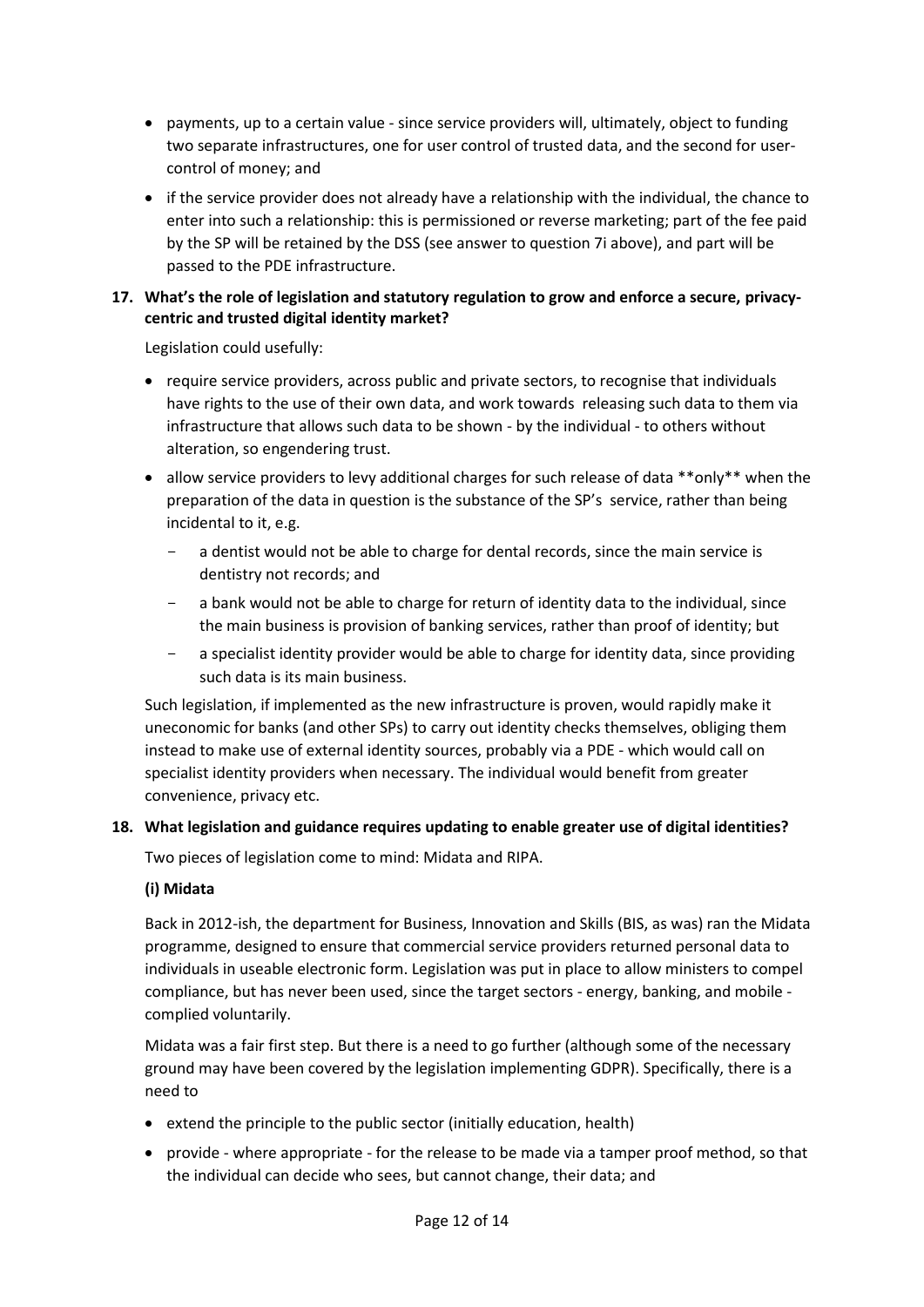• provide - where appropriate - for metadata to be released, so that recipients can judge whether the data is trustworthy.

To explain this last point, data about an individual's identity is only useful if the relying party knows how the identity was established, i.e. whether and when any party inspected passport and / or driving licence, whether they checked the validity of such documents, whether they established activity history, and whether they checked that the identity actually belonged to the individual in question. All this information can be conveyed as metadata.

#### **(ii) RIPA**

A PDE offers the prospect of secure online communication for all. Taken to the limit, such secure comms would contravene the RIPA requirement to allow interception by the security services. One possible answer is to design in one or more back doors for interception, such that:

- the regulatory hurdles to be overcome before a government agency is allowed to intercept are set low if an individual uses a PDS for interactions purely with other individuals, and with private sector organisations; and
- the regulatory hurdles are set much higher perhaps requiring a judge-authorised 'search warrant' in each case - if the individual also uses their PDS to interact with government (and so has declared to government where they 'live' in the network space.)

In technical circles, this issue is highly controversial: many believe that privacy should be inviolable. However, a majority of citizens would probably accept the above compromise if implemented competently and transparently.

In an early incarnation of PDE-E, we referred to a PDS as an individual's 'Virtual Home', i.e. a point of presence in the (virtual) world from which to interact with many different counterparties. Just as existing law requires government to obtain a search warrant to enter someone's real home, so government should face a similar requirement before entering someone's Virtual Home, provided that the VH - like a real home - shows evidence of investment by the individual (i.e. user over a period of time, relationship with the state, etc.)

#### **19. What else should government do to enable the wider use of digital identity?**

Infrastructure for user control of trusted personal data (including identity) could well become a major new industry, both providing many internal benefits, and providing the basis for an export market.

Further, it is a sector in which the UK is well placed to lead, because of our early faltering steps with Verify; and our culture, which allows for the necessary mix of state and private / third sector provision. The contrasts for this latter point are with (i) the USA, where the state plays too small a part, and the culture is overly laissez-faire; and with (ii) Germany, where 'identitycard' culture is too well embedded, and the scars of the past make them very conservative in all matters personal data.

Thus - PLEASE, PLEASE, PLEASE - treat the new infrastructure as a strategic matter, think hard about the vital issues (i.e. route to critical mass, organisational model, business model, and financing model), and take the time to build consensus across the many stakeholders, especially those in Whitehall. I would be happy to help.